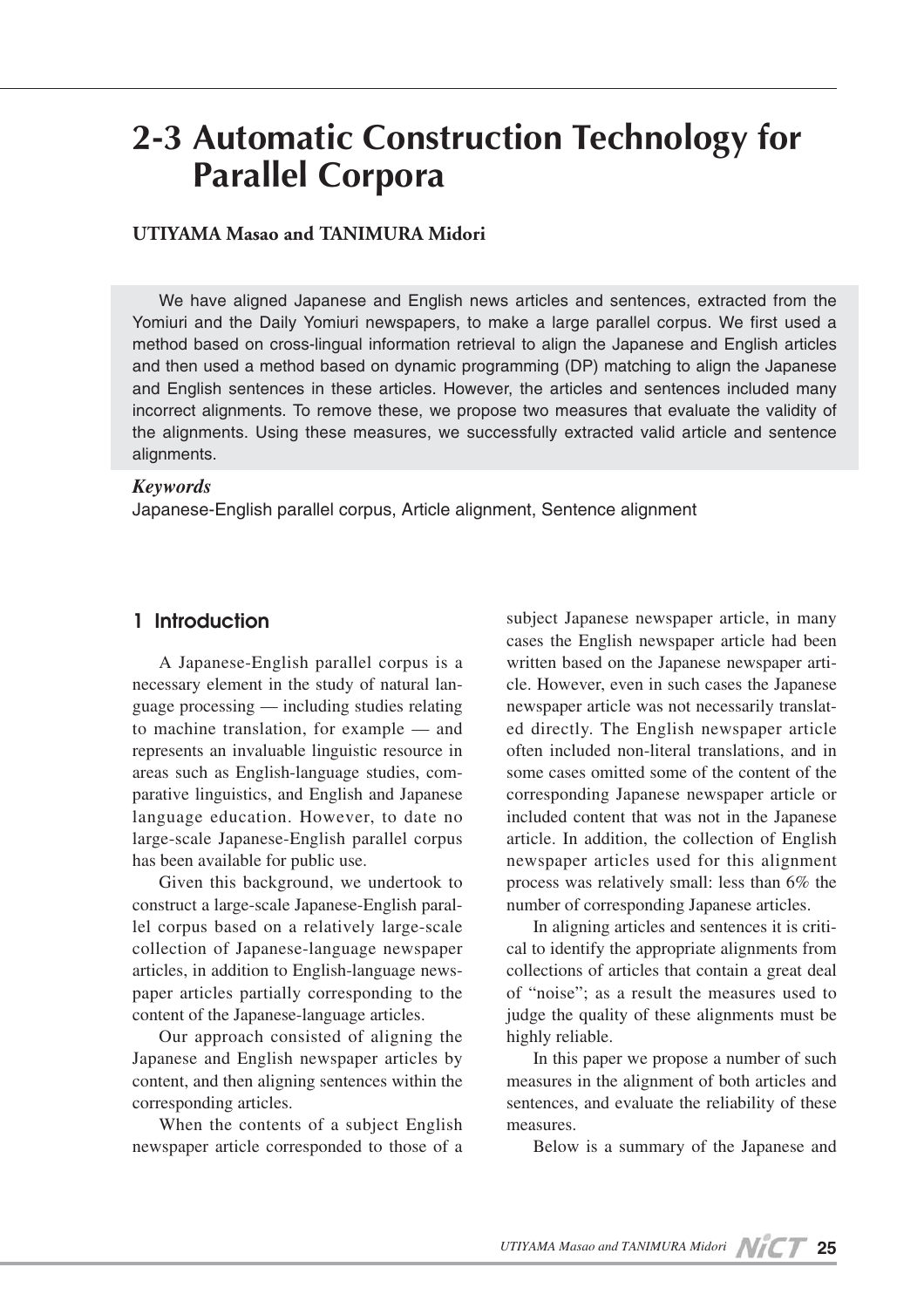English newspaper articles selected for alignment, followed by a discussion of the methods used in the alignment of articles and sentences; and finally, an evaluation of the precision of each type of alignment.

## **2 The Japanese and English newspaper articles used in alignment**

The source data used in alignment consists of articles published in the Japanese-language newspaper *The Yomiuri Shimbun* and the English-language newspaper *The Daily Yomiuri* over the period from September 1989- December 2001. The number of articles published over this period totaled approximately 2 million Japanese and 110,000 English articles. Since the number of English articles was smaller, in the alignment process we looked specifically for a Japanese article corresponding to each English article.

Since mid-July 1996, *The Daily Yomiuri* has annotated each article with metadata indicating whether or not (Y/N) the article was written as a translation of an article in the *The Yomiuri Shimbun*. For this reason, for English articles published since mid-July 1996 we attempted alignment with Japanese articles only for those English articles annotated with the tag "Y". A total of 35,318 such articles were identified. At the same time, since articles published prior to mid-July 1996 had no such metadata, we attempted alignment with Japanese articles for all English articles published during this period. A total of 59,086 such articles were identified. Hereinafter, the collection of articles published in the period prior to mid-July 1996 is referred to as the "1989-1996 Group", while the collection of articles published since mid-July 1996 is referred to as the "1996-2001 Group".

Since we used all English articles in the 1989-1996 Group, unlike with the 1996- 2001 Group, in some cases no Japanese article corresponded to the English article. For this reason, in order to estimate the rough percentage of English articles likely to have corresponding Japanese articles we investigated the ratio of articles for 1997 through 2001 tagged "Y" with regard to whether they were translated from Japanese articles. The resulting percentage was 67.9%.

In the alignment process, we considered it likely that if an English article was a translation of a Japanese article then the publication date of the Japanese article should be near that of the English article. For this reason, we searched for corresponding Japanese articles from the range of articles published within two days before and after the publication of each English article. In doing so, we searched for Japanese articles corresponding to a single day's English articles from five day's worth of Japanese articles. For the 1989-1996 Group, the average number of English articles per day was 24 and the average number of Japanese articles per five days was 1,532. For the 1996-2001 Group, the average number of English articles per day was 18 and the average number of Japanese articles per five days was 2,885.

Due to the need to be able to find corresponding articles amid the high level of noise resulting from the facts described above i.e., the high ambiguity in alignment and lack in some cases of a corresponding Japanese article — a reliable measure is required to assess the validity of article alignment. In addition, in sentence alignment even between corresponding articles, the English articles appeared to be written solely based on the Japanese articles rather than as direct translations. Thus a reliable measure is also required to assess the validity of sentence alignment, in order to identify the alignment between sentences to the degree otherwise available with a direct translation.

## **3 Baseline article- and sentencealignment method**

For article alignment, we adopted a crosslingual information-retrieval framework. In other words, we found Japanese articles corresponding to the English articles provided by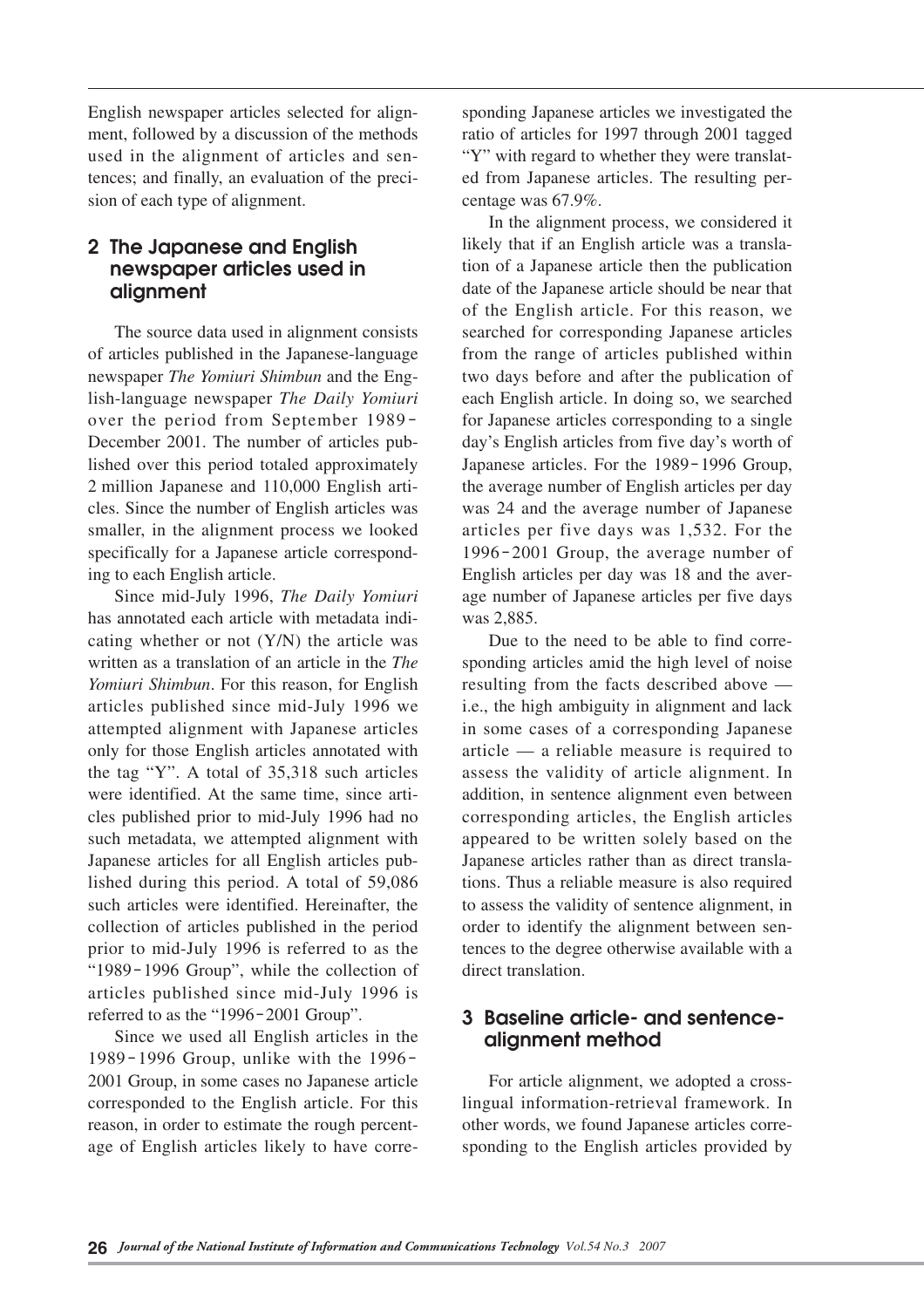using parts of the English articles as search terms in the database of Japanese articles.

The above approach in general requires either conversion into Japanese of the English articles used as search terms or conversion of the database of Japanese articles into English. In this study, we converted the database of Japanese articles into a collection of English words. We used ChaSen to conduct morphological analysis of the Japanese articles and then used EDR dictionaries and other tools to convert the resulting words into English.

After first converting the Japanese articles into a collection of English words, this collection can then be used for ordinary information retrieval by searching for the Japanese articles (i.e., searching for the results of the conversion of the articles to a collection of English words) most similar to the English articles provided as search terms. Article alignment is based on the resulting Japanese articles. In doing so, we used BM 25[1], well known as an effective tool in information-retrieval, to assess the degree of similarity between English and Japanese articles.

We used dynamic-programming (DP) matching to align sentences between the English and Japanese articles that had been aligned using BM 25[2][3]. The reader is asked to refer to the relevant literature<sup>[3]</sup> for a brief description of the algorithms used for sentence alignment in DP matching. We used only SIM(J,E) to derive the degree of similarity between the collection of content words J extracted from the collection of Japanese articles and the collection of content words E extracted from the collection of English articles. Degree of similarity SIM is defined as follows:

 $SIM(J, E) = (co(J \cap E) + 1)$  $(|J|+|E|-2 \text{ co } (J \cap E)+2)$ 

Above,  $|J|$  and  $|E|$  represent the numbers of words included in the collection of Japanese articles J and the collection of English articles E. In addition, co(J∩E) represents the number of words aligned on a one-to-one basis between the words in J and those in E. In

one-to-one alignment between Japanese and English words, we used the EDR Japanese-English Dictionary and the EDR English-Japanese Dictionary.

We conducted sentence alignment using degree of similarity SIM as defined above. In doing so, the program we used allowed for sentence alignment only on a 1 : n or n : 1 basis, where  $1 \le n \le 6$ . When we derived the precision of the sentence-alignment program by applying it to white-paper data with sentence alignment conducted by hand, the result was greater than 98%. In other words, the precision of the sentence-alignment program can be considered sufficiently high when used with data such as white papers, in which the Japanese has been translated faithfully into English.

#### **4 Proposal of highly reliable measures of article and sentence alignment**

As described in Section **3** above, we adopted BM 25 as a measure of similarity in article alignment and SIM as a measure of similarity in sentence alignment. However, as shown in the test below, using only these measures of similarity in article and sentence alignment cannot provide adequate precision. For this reason, in this section we define a new, more reliable measure for use in both article and sentence alignment.

We will address article alignment first. We adopted BM 25(J,E) to assess the degree of similarity between Japanese articles J and English articles E. Since this approach provides the degree of similarity between collections of words, it cannot reflect sentence order or similar factors. Accordingly, we defined another article-alignment measure, AVSIM(J,E), as a method that takes sentence order into consideration. AVSIM(J,E) is represented by the following equation, where sentence alignment between J and E is represented by  $\{(J1,E1), ..., (Jm,Em)\}.$ 

AVSIM $(I, E) = (SIM (I1, E1) + ... +$  $SIM(Im Fm))/m$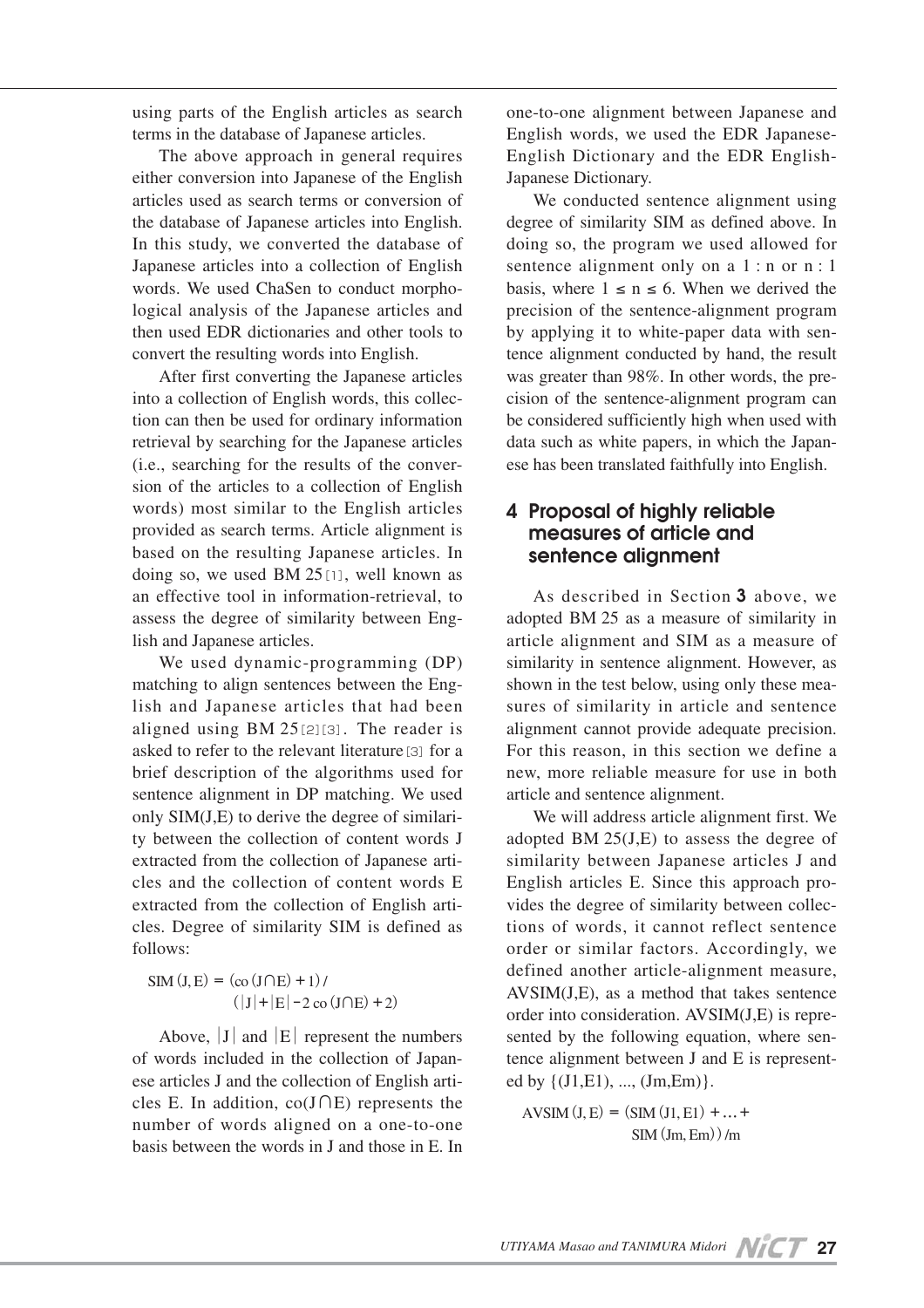Since a high value for AVSIM means that individual degrees of similarity SIM in sentence alignment are also high, we consider articles with high AVSIM values to be highly aligned.

Next, we will address a measure of "fit" in sentence alignment. As mentioned in Section **3** above, our sentence-alignment program is highly precise when used in the alignment of documents such as white papers, in which the relation between the Japanese and English texts is that of an original document and its translation. However, as mentioned in Section **2**, in general the Japanese and English newspaper articles we used were not strictly related in this manner. As a result, when conducting sentence alignment using the method described in Section **3**, numerous cases arose of both appropriate and inappropriate alignment. Under such high-noise conditions, in order to identify only the appropriate alignments we considered it helpful to employ as a measure of sentence alignment not just a measure of the degree of similarity between sentences but also the measure of article alignment. We therefore defined the following measure of sentence alignment between sentences Jk and Ek, within the article alignment between Japanese article J and English article E:

SntScore (Jk, Ek) = AVSIM (J, E)  $\times$  SIM (Jk, Ek)

Comparing sentence alignment within a single article alignment structure, this measure results in the same ranking as the sentencesimilarity measure SIM. However, in comparing sentence alignment between different articles, this approach gives priority to sentence alignment in which not just the degree of similarity between sentences but also the value of the measured article alignment is high.

## **5 Precision of article alignment**

## **5.1 Evaluation of precision using random sampling**

Article alignment is conducted by retrieving Japanese articles with high degrees of BM 25 similarity with respect to English articles. The precision of article alignment for Japanese articles with top-ranking degrees of similarity is shown in Table 1 for the 1996- 2001 Group and the 1989-1996 Group.

In Table 1, "assessment" represents the value derived in assessing the fit of article alignment by hand. The standards for such assessment are as follows: "A" represents semantic alignment achieved for 50-60% of the text in the entirety of each article, "B" represents semantic alignment achieved for 20- 30% through 50-60% of the text in the entirety of each article, "D" represents no similarity, and "C" represents any assessment other than "A", "B", or "D". The percentages referred to here represent the percentages of article alignment with the relevant assessment values over 100 article alignments from each set of articles — in the 1996-2001 Group and in the 1989- 1996 Group — selected through random sampling. "Max" and "min" represent upper and lower limits at a 95% confidence level.

As described under Section **2** above, for the 1996-2001 Group we conducted alignment only for English articles tagged "Y" with regard to whether they were translated from Japanese articles, while for 1989-1996 we conducted alignment for all English articles. For this reason, the precision of the 1989- 1996 Group is lower than that of the 1996- 2001 Group. In addition, even though the precision of the 1996-2001 Group was higher than that of the 1989-1996 Group, since its percentage of "A" assessments was approximately 60% and its percentage of "A" or "B" assessments was approximately 70%, the number of article alignments amounting to

| Precision of article alignment with<br>degrees of similarity in the top rank<br><b>Table 1</b> |           |       |      |             |       |       |
|------------------------------------------------------------------------------------------------|-----------|-------|------|-------------|-------|-------|
| type                                                                                           | 1996-2001 |       |      | 1989-1996   |       |       |
|                                                                                                | lower     | ratio |      | upper lower | ratio | upper |
| А                                                                                              | O 49      | 0.59  | 0.69 | 0 20        | በ 29  | 0.38  |
| в                                                                                              | 0.06      | 0.12  | 0 18 | 0.08        | 0.15  | 0.22  |
| G                                                                                              | 0.03      | 0 08  | 0.13 | 0.03        | 0 O.S | 0.13  |
| D                                                                                              | 0.13      | በ 21  | 0.29 | 0.38        | 0.48  | 0.58  |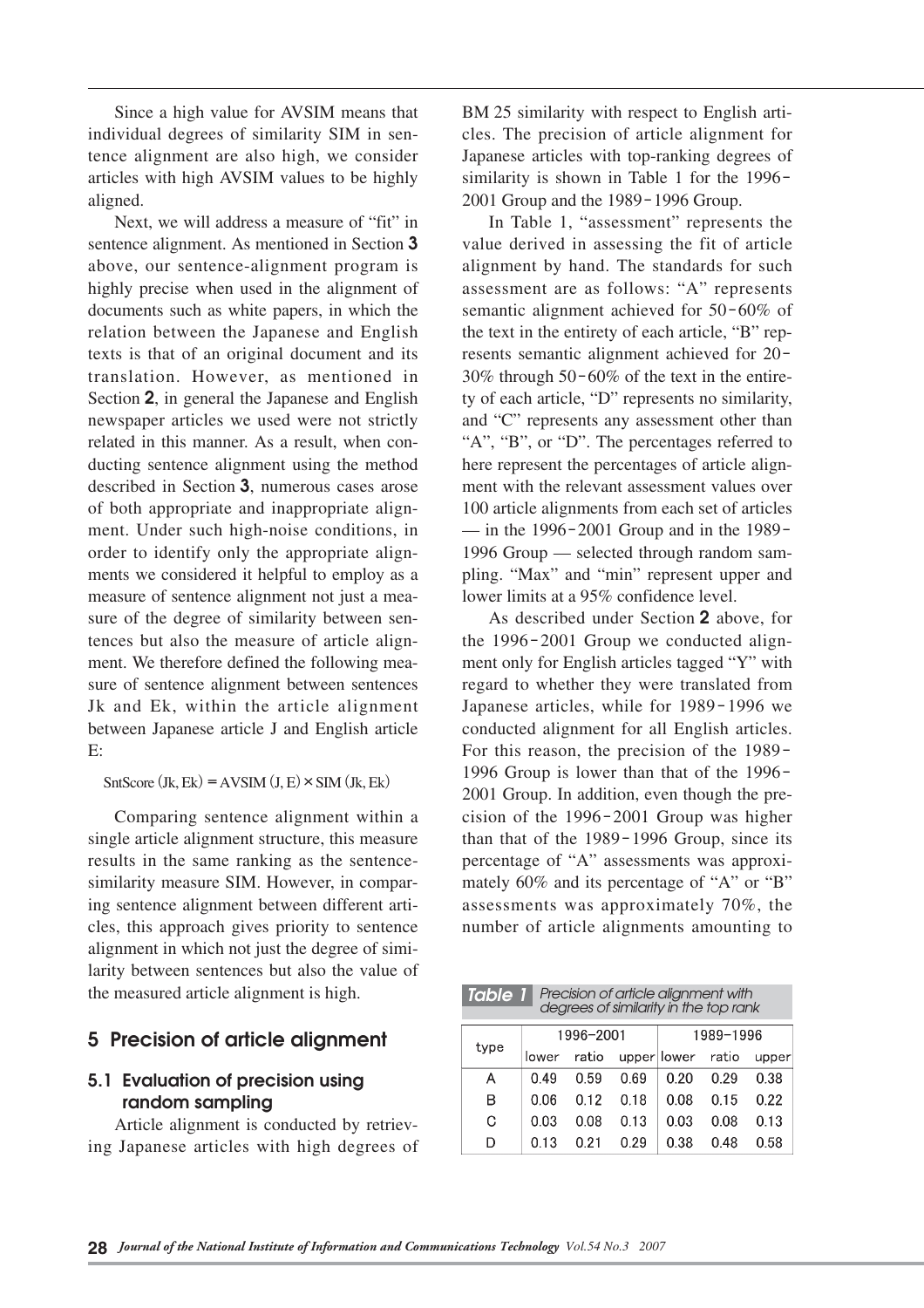noise would be too high if the results of article alignment using BM 25 were used unchanged.

Our observations show that article alignments with "A" or "B" assessments were useful for identifying alignments between Japanese and English linguistic expressions. In order to identify only such article alignments — instead of using all results of article alignment by using BM 25 unchanged — it would be better to sort alignments by fit and to identify only the higher-ranking alignments.

#### **5.2 Precision of article alignment after sorting**

We compared AVSIM and BM 25 to see which was better suited for use as an indicator of article-alignment fit. For the same data used in Table 1, we sorted article alignments in descending order by assessment value and calculated the numbers of correct answers through each rank and the corresponding percentages, defining assessment values of "A" or "B" to represent correct answers. The results are shown in Table 2. From Table 2, we determined that AVSIM was better suited than BM 25 for use as a measure of article-alignment fit.

The precision of AVSIM may be higher than that of BM 25 because (as discussed in Section **4** above) unlike BM 25, AVSIM also takes into consideration the fit of alignment between individual sentences. Using AVSIM

| <b>Taple 2</b><br><b>RUITIES CITIG DI ECISIOIT</b> |           |              |     |             |           |              |     |       |  |
|----------------------------------------------------|-----------|--------------|-----|-------------|-----------|--------------|-----|-------|--|
|                                                    | 1996–2001 |              |     |             | 1989-1996 |              |     |       |  |
| rank                                               |           | <b>AVSIM</b> |     | <b>BM25</b> |           | <b>AVSIM</b> |     | BM25  |  |
|                                                    | No.       | Prec.        | No. | Prec.       | No.       | Prec.        | No. | Prec. |  |
| 5                                                  | 5         | 1.00         | 5   | 1.00        | 5         | 1.00         | 2   | 0.40  |  |
| 10                                                 | 10        | 1.00         | 8   | 0.80        | 10        | 1.00         | 4   | 0.40  |  |
| 20                                                 | 20        | 1.00         | 16  | 0.80        | 19        | 0.95         | 9   | 0.45  |  |
| 30                                                 | 30        | 1.00         | 25  | 0.83        | 28        | 0.93         | 16  | 0.53  |  |
| 40                                                 | 40        | 1.00         | 34  | 0.85        | 34        | 0.85         | 24  | 0.60  |  |
| 50                                                 | 50        | 1.00         | 39  | 0.78        | 37        | 0.74         | 28  | 0.56  |  |
| 60                                                 | 60        | 1.00         | 47  | 0.78        | 42        | 0.70         | 30  | 0.50  |  |
| 70                                                 | 66        | 0.94         | 55  | 0.79        | 42        | 0.60         | 35  | 0.50  |  |
| 80                                                 | 70        | 0.88         | 62  | 0.78        | 43        | 0.54         | 38  | 0.47  |  |
| 90                                                 | 71        | 0.79         | 68  | 0.76        | 43        | 0.48         | 40  | 0.44  |  |
| 100                                                | 71        | 0.71         | 71  | 0.71        | 44        | 0.44         | 44  | 0.44  |  |

*Table 2 Ranks and precision*

makes it possible to identify solely high-quality article alignments from article alignments featuring high noise.

## **6 Precision of sentence alignment**

As described in Section **2** above, since even Japanese and English articles aligned in terms of content will not necessarily align between sentences, sentence alignment between aligned articles includes a high degree of noise. For this reason, we sorted all sentence alignments derived from article alignments with the top-ranking similarity in terms of BM 25 in descending order, using SntScore, identifying alignments with good fit by using only those ranked highly as a result.

Only about 1.3 million sentence alignments featured such good fits, from both the 1989- 1996 and the 1996-2001 Groups combined. In sentence alignment, one-to-one alignments are the most important. Moreover, even in the process of sentence alignment it must be noted that newspaper articles include elements such as crossheadings that are not necessarily sentences. For this reason, from one-to-one alignments we extracted only those ending with periods, calling these 1 : 1 (one-to-one) alignments and others 1 : n (one-to-many) alignments. The total number of  $1:1$  alignments was approximately 640,000, while the total number of 1 : n alignments was approximately 660,000.

To achieve the precision of 1 : 1 alignments, we performed uniform random sampling on 100 per 30,000 of the 300,000 highest-ranking alignments when sorted in descending order using SntScore. We assessed each alignment using one of two values: x/o. Here, "x" indicates that the meanings differ completely, while "o" indicates that the meanings do not differ completely. Resulting numbers of x/o assessments are shown in Table 3.

As shown in this table, the number of "x" assessments rises exponentially as ranking descends. This indicates that SntScore efficiently ranks appropriate 1 : 1 alignments more highly. From Table 3, we can conclude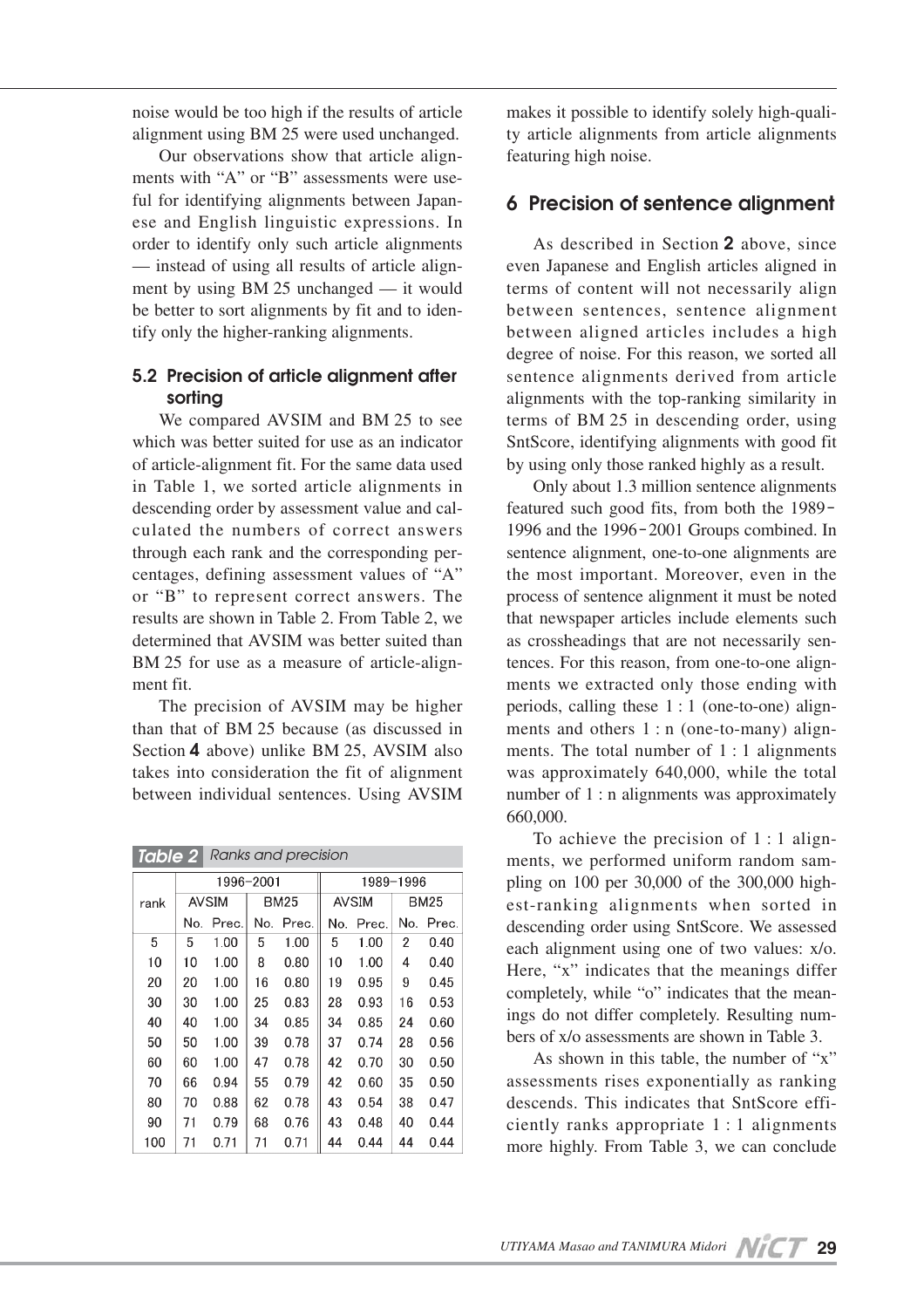that we have achieved sufficiently reliable alignment through 150,000 alignments. The cumulative proportion of "o" assessments through 150,000 alignments was 0.982.

Next, we derived the precision of  $1:n$ alignments for the higher-ranking alignments when sorted in descending order using SntScore, keeping these within the bounds of SntScore scores for 1 : 1 alignments in each of the following ranges set forth in Table 3 : 1- 90,000, 90,001-180,000, and 180,001- 270,000. In deriving precision values, as with 1 : 1 alignments we performed uniform random sampling of 100 alignments and assessed each using one of two values: x/o. The results are shown in Table 4. From this table, we can conclude that the 38,090 1:n alignments in the 1-90,000 range featured good precision.

As described above, by sorting sentence alignments using SntScore we were able to achieve sentence alignment with sufficiently

| Ranking and 1: 1 alignment pre-<br>Table 3<br>cision |            |          |             |  |  |  |  |
|------------------------------------------------------|------------|----------|-------------|--|--|--|--|
|                                                      | range      | # of o's | # of $x'$ s |  |  |  |  |
|                                                      |            | 100      | O           |  |  |  |  |
|                                                      | 30001      | 99       |             |  |  |  |  |
|                                                      | 60001      | 99       |             |  |  |  |  |
|                                                      | 90001      | 97       | 3           |  |  |  |  |
|                                                      | 120001     | 96       | 4           |  |  |  |  |
|                                                      | 150001     | 92       | 8           |  |  |  |  |
|                                                      | 180001     | 82       | 18          |  |  |  |  |
|                                                      | 210001     | 74       | 26          |  |  |  |  |
|                                                      | $240001 -$ | 47       | 53          |  |  |  |  |
|                                                      | $270001 -$ | 30       | 70          |  |  |  |  |
|                                                      |            |          |             |  |  |  |  |



| range     | # of one-to-many $\#$ of o's $\#$ of x's |    |    |
|-----------|------------------------------------------|----|----|
|           | 38090                                    | 98 |    |
| $90001 -$ | 59228                                    | 87 | 13 |
| 180001    | 71711                                    | 61 | 39 |

high precision using the higher-ranking SntScore results, for both 1 : 1 and 1 : n alignments. We have also confirmed that precision was higher with SntScore than with SIM. As discussed in Section **4**, precision may be higher with SntScore because this measure, unlike SIM, also takes fit of article alignment into consideration.

#### **7 Data availability**

With the generous permission of *The Yomiuri Shimbun*, since 2002 we have been distributing the sentence-alignment data discussed in Section **6** of this paper for research and educational purposes. The data contains the top-150,000 1 : 1 sentence alignments and the top-30,000  $1:$  n sentence alignments. To date, more than 100 institutions and individuals have applied to obtain this data, which is now being used for purposes from machine translation to English-language education[4]. We also have established the "Kotonoba" website, where users may search this data.

(http://www.kotonoba.net/~snj/cgibin/text-search/text-search.cgi).

### **8 Conclusions**

We have proposed two highly reliable measures for identifying valid article and sentence alignments from a Japanese-English parallel corpus featuring high noise. We have used these measures to extract article and sentence alignments from articles published in *The Yomiuri Shimbun* and *The Daily Yomiuri* from 1989 through 2001. From these, we have extracted approximately 150,000 1 : 1 sentence alignments — considered to be of relatively high quality — and approximately 38,000 other types of sentence alignments. These results have been made available to the public for use in research and education.